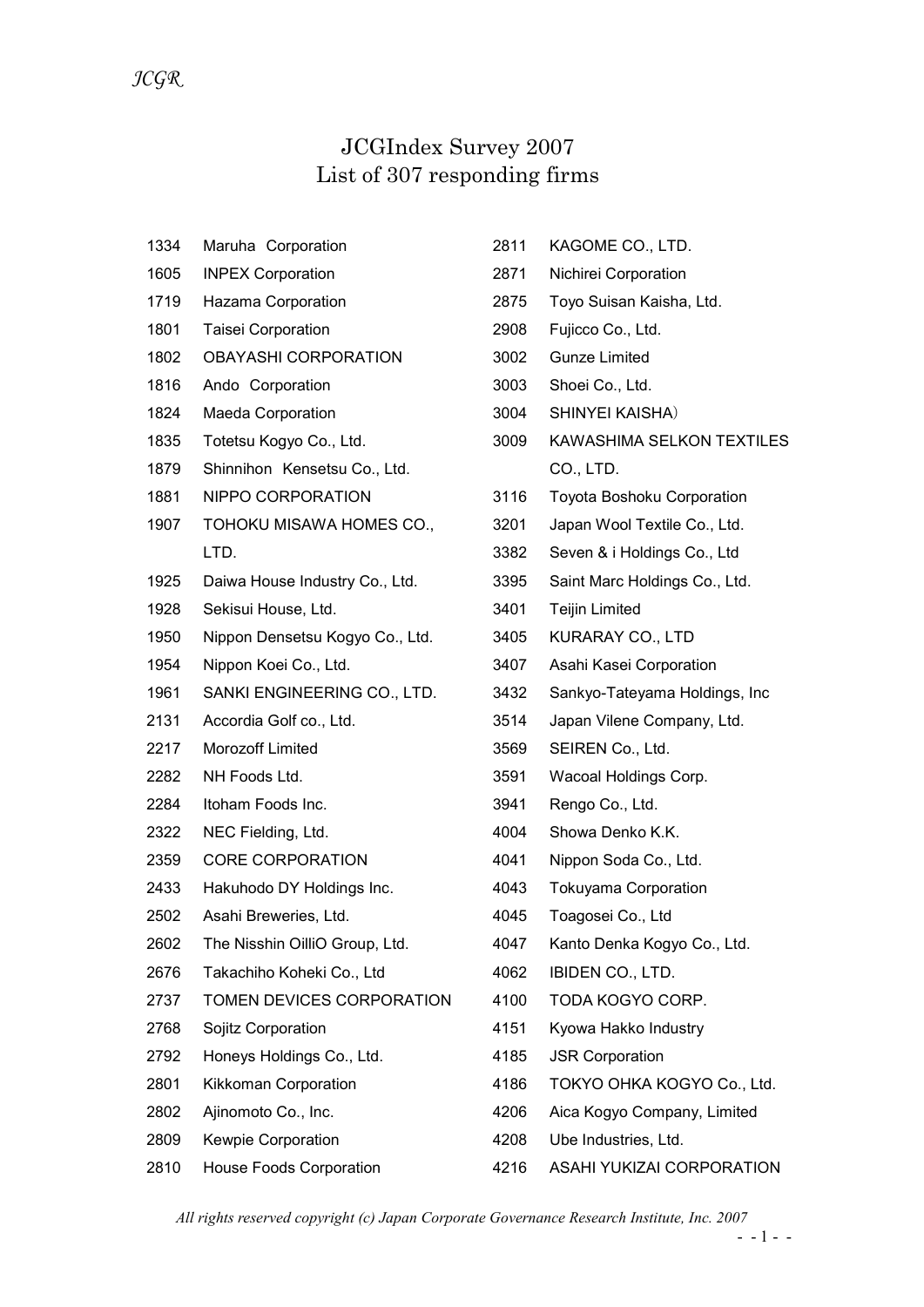| $\sim$ J |                                      |      |                 |
|----------|--------------------------------------|------|-----------------|
|          |                                      |      |                 |
| 4307     | Nomura Holdings, Inc.                | 5333 | <b>NGK Inst</b> |
| 4324     | Dentsu Inc.                          | 5406 | Kobe Ste        |
| 4401     | ADEKA CORPORATION                    | 5411 | <b>JFE Hold</b> |
| 4403     | <b>NOF CORPORATION</b>               | 5482 | Aichi Ste       |
| 4452     | Kao Corporation                      | 5602 | Kurimoto        |
| 4471     | Sanyo Chemical Industries, Ltd       | 5701 | Nippon L        |
| 4502     | <b>Takeda Pharmaceutical Company</b> | 5702 | Daiki Alu       |
|          | Limited                              | 5706 | <b>MITSUIN</b>  |
| 4508     | Mitsubishi Tanabe Pharma             |      | <b>LTD</b>      |
|          | Corporation                          | 5714 | DOWA H          |
| 4518     | TOYAMA CHEMICAL CO., LTD.            | 5851 | <b>RYOBIL</b>   |
| 4540     | Tsumura & Co                         | 5902 | <b>HOKKAN</b>   |
| 4543     | Terumo Corp.                         | 5913 | <b>MATSUC</b>   |
| 4548     | Seikagaku Corporation                | 5936 | <b>TOYO SI</b>  |
| 4569     | KYORIN Holdings, Inc.                | 5947 | Rinnai Co       |
| 4614     | <b>TOHPE CORPORATION</b>             | 5949 | Unipres (       |
| 4619     | Nihon Tokushu Toryo Co., Ltd.        | 5998 | Advanex         |
| 4631     | DIC Corporation)                     | 6118 | <b>AIDA EN</b>  |
| 4665     | DUSKIN CO., LTD.                     | 6146 | DISCO ir        |
| 4728     | TOSE CO., LTD.                       | 6201 | <b>TOYOTA</b>   |
| 4739     | Itochu Techno-Solutions Corporation  |      | <b>CORPOF</b>   |

- 4812 Information Services International-Dentsu, Ltd.
- 4902 Konica Minolta Japan, Inc.
- 4911 Shiseido Company, Limited
- 4912 Lion Corporation
- 4919 Milbon Co., Ltd.
- 5002 Showa Shell Sekiyu K. K.
- 5007 Cosmo Oil Co., Ltd.
- 5009 FUJI KOSAN COMPANY, LTD
- 5019 Idemitsu Kosan Co., Ltd.
- 5105 Toyo Tire Corporation
- 5142 ACHILLES CORPORATION
- 5191 TOKAI RUBBER INDUSTRY
- 5196 Kinugawa Rubber Industrial co., ltd.
- 5201 AGC Inc.
- 5208 Arisawa Mfg. Co., Ltd.
- 5331 Noritake Co., Ltd.

| 5333 | NGK Insulators, Ltd.               |
|------|------------------------------------|
| 5406 | Kobe Steel, Ltd.                   |
| 5411 | JFE Holdings, Inc.                 |
| 5482 | Aichi Steel Corporation            |
| 5602 | Kurimoto, Ltd.                     |
| 5701 | Nippon Light Metal Company, Ltd.   |
| 5702 | Daiki Aluminium Industry Co., Ltd. |
| 5706 | MITSUI MINING & SMELTING CO.,      |
|      | <b>LTD</b>                         |
| 5714 | DOWA HOLDINGS CO., LTD.            |
| 5851 | RYOBI LIMITED                      |
| 5902 | <b>HOKKAN HOLDINGS LIMITED</b>     |
| 5913 | <b>MATSUO ERIDGE CO., LTD</b>      |
| 5936 | TOYO SHUTTER.CO., LTD              |
| 5947 | Rinnai Corporation                 |
| 5949 | <b>Unipres Corporation</b>         |
| 5998 | Advanex Inc.                       |
| 6118 | AIDA ENGINEERING, LTD.             |
| 6146 | DISCO inc.                         |
| 6201 | <b>TOYOTA INDUSTRIES</b>           |
|      | CORPORATION                        |
| 6302 | Sumitomo Heavy Industries, Ltd.)   |
| 6315 | <b>TOWA CORPORATION</b>            |
| 6317 | KITAGAWA IRONWORKS CO, LTD.        |
| 6332 | Tsukishima Kikai Co., Ltd.         |
| 6363 | TORISHIMA PUMP MFG. CO.,LTD.       |
| 6371 | TSUBAKIMOTO CHAIN CO.              |
| 6381 | Anest Iwata Corporation            |
| 6420 | FUKUSHIMA INDUSTRIES CORP.         |
| 6423 | <b>ABILIT LTD.</b>                 |
| 6457 | <b>Glory Ltd</b>                   |

- 6461 NIPPON PISTON RING CO., LTD.
- 6471 NSK Ltd.
- 6472 NTN Corporation
- 6498 KITZ Corporation
- 6501 Hitachi, Ltd.
- 6502 Toshiba Corporation
- 6503 Mitsubishi Electric Corporation

All rights reserved copyright (c) Japan Corporate Governance Research Institute, Inc. 2007  $- - 2 - -$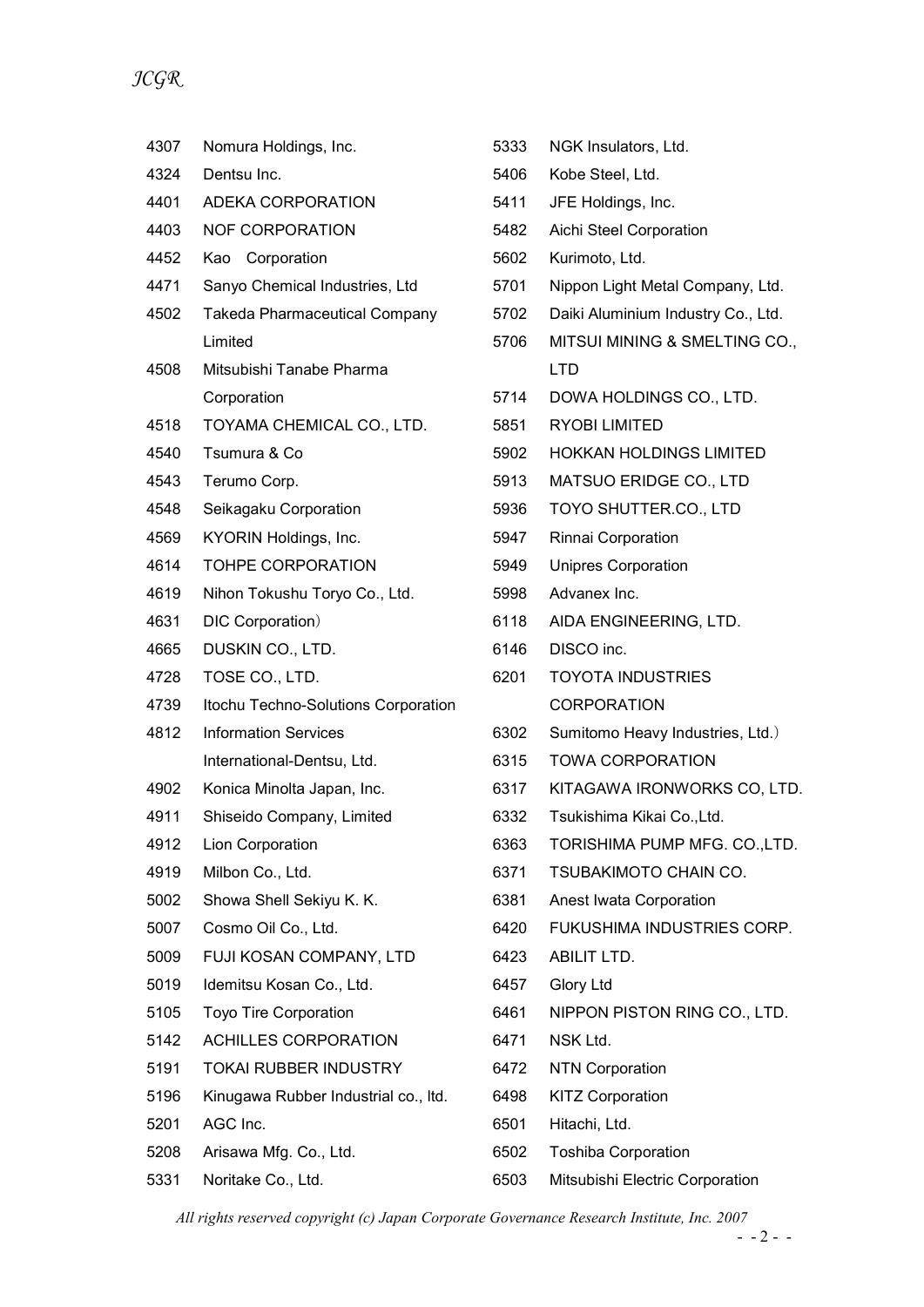| 6588 | <b>Toshiba Tec Corporation</b>     | 7201 | NISSAN MOTOR CO., LTD                |
|------|------------------------------------|------|--------------------------------------|
| 6594 | NIDEC<br>Corporation               | 7230 | Nissin Kogyo Co., Ltd                |
| 6645 | <b>Omron Corporation</b>           | 7236 | T.RAD Co., Ltd                       |
| 6701 | <b>NEC Corporation</b>             | 7238 | Akebono Brake Industry Company,      |
| 6715 | NAKAYO, INC.                       |      | Limited                              |
| 6724 | Seiko Epson Corporation            | 7261 | Mazda Motor Corporation              |
| 6742 | Kyosan Electric Manufacturing Co., | 7266 | Imasen Electric Industrial Co., Ltd. |
|      | Ltd.                               | 7267 | Honda Motor Co., Ltd.                |
| 6744 | <b>NOHMI BOSAI LTD</b>             | 7272 | Yamaha Motor Co., Ltd.               |
| 6745 | <b>HOCHIKI CORPORATION</b>         | 7276 | Koito Manufacturing Co., Ltd.        |
| 6753 | <b>Sharp Corporation</b>           | 7278 | <b>Exedy Corporation</b>             |
| 6754 | Anritsu Corporation                | 7294 | <b>Yorozu Corporation</b>            |
| 6756 | Hitachi Kokusai Electric Inc.      | 7451 | Mitsubishi Shokuhin Co., Ltd.        |
| 6758 | Sony Corporation                   | 7453 | Ryohin Keikaku Co., Ltd.             |
| 6759 | <b>TOKIN Corporation</b>           | 7480 | <b>Suzuden Corporation</b>           |
| 6762 | <b>TDK Corporation</b>             | 7518 | Net One Systems Co., Ltd.            |
| 6767 | MITSUMI ELECTRIC CO., LTD.         | 7522 | :Watami Co., Ltd.                    |
| 6768 | <b>Tamura Corporation</b>          | 7608 | SK Japan Co., LTD.                   |
| 6789 | Roland DG Corporation              | 7609 | Daito Electron Co., Ltd.             |
| 6800 | YOKOWO CO., LTD.                   | 7704 | Hitachi Aloka Medical, Ltd           |
| 6816 | Alpine Electronics Inc.,           | 7721 | TOKYO KEIKI INC.                     |
| 6817 | Sumida Corporation                 | 7731 | Nikon Corporation                    |
| 6839 | FUNAI ELECTRIC CO., LTD.           | 7741 | <b>HOYA Corporation</b>              |
| 6841 | Yokogawa Electric Corporation      | 7752 | Ricoh Company, Ltd.                  |
| 6845 | <b>Azbil Corporation</b>           | 7832 | <b>BANDAI NAMCO Holdings Inc.</b>    |
| 6857 | <b>Advantest Corporation</b>       | 7864 | Fuji Seal International, INC.        |
| 6869 | <b>Sysmex Corporation</b>          | 7908 | KIMOTO Co., Ltd.                     |
| 6923 | STANLEY ELECTRIC CO., LTD.         | 7909 | C.I. Kasei CO., LTD.                 |
| 6925 | USHIO INC.                         | 7911 | Toppan Printing Co., Ltd.            |
| 6952 | CASIO COMPUTER CO., LTD.           | 7912 | Dai Nippon Printing Co., Ltd.        |
| 6963 | Rohm Co., Ltd.                     | 7925 | MAEZAWA KASEI INDUSTRIES CO.,        |
| 6965 | Hamamatsu Photonics K.K.           |      | LTD.                                 |
| 6976 | Taiyo Co., Ltd                     | 7951 | Yamaha Corporation                   |
| 6988 | Nitto Denko Corporation            | 7968 | TASAKI & Co., Ltd.                   |
| 6991 | Panasonic Corporation              | 7971 | <b>TOLI Corporation</b>              |
| 7003 | Mitsui E&S Shipbuilding Co., Ltd.  | 7972 | Itoki Corporation                    |
| 7004 | Hitachi Zosen Corporation          | 7974 | Nintendo Co., Ltd                    |
| 7013 | <b>IHI Corporation</b>             | 7984 | KOKUYO Co., Ltd.                     |

All rights reserved copyright (c) Japan Corporate Governance Research Institute, Inc. 2007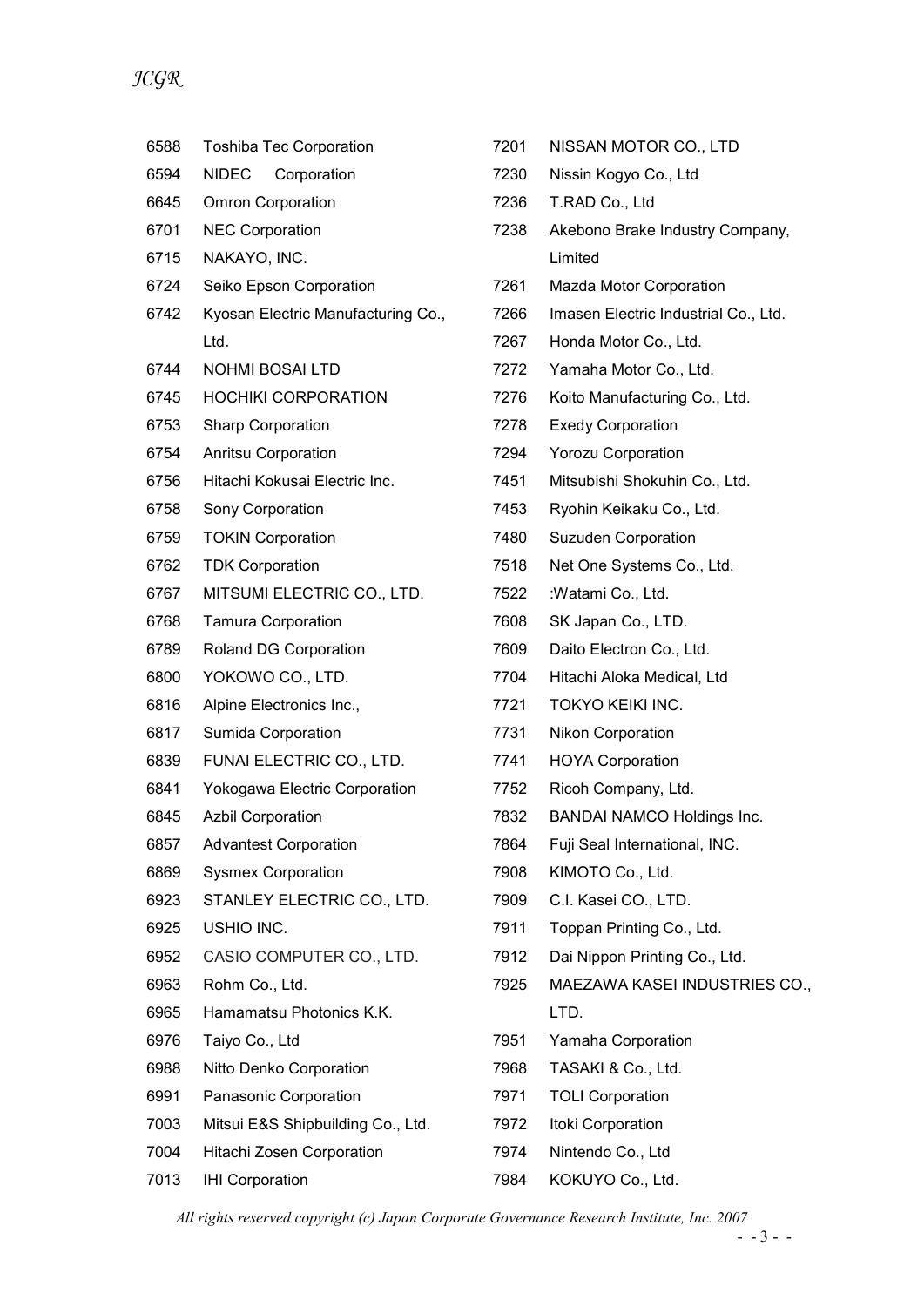JCGR

| 7988 | Nifco Inc.                            |      | Ltd.                               |
|------|---------------------------------------|------|------------------------------------|
| 8001 | Itochu Corporation                    | 8529 | The Daisan Bank, Ltd.              |
| 8002 | Marubeni Corporation                  | 8542 | Tomato Bank, Ltd.                  |
| 8015 | <b>Toyota Tsusho Corporation</b>      | 8566 | RICOH LEASING COMPANY, LTD.        |
| 8024 | SilverOX Inc                          | 8570 | AEON CREDIT SERVICE CO., LTD.      |
| 8031 | MITSUI & CO., LTD.                    | 8572 | ACOM Co., Ltd.                     |
| 8032 | JAPAN PULP AND PAPER                  | 8586 | <b>Hitachi Capital Corporation</b> |
|      | <b>COMPANY LIMITED</b>                | 8591 | <b>ORIX Corporation</b>            |
| 8042 | Nihon Matai Co., Ltd.                 | 8595 | JAFCO Co., Ltd.                    |
| 8050 | Seiko Holdings Corporation            | 8601 | Daiwa Securities Group Inc.        |
| 8053 | Sumitomo Corporation                  | 8603 | <b>Nikko Cordial Corporation</b>   |
| 8058 | Mitsubishi Corporation                | 8604 | Nomura Holdings, Inc.              |
| 8060 | Canon Marketing Japan Inc.            | 8707 | Iwai Securities Co., Ltd.          |
| 8061 | Seika Corporation                     | 8752 | Mitsui Sumitomo Insurance Group    |
| 8078 | Hanwa Co., Ltd.                       |      | Holdings, Incorporated             |
| 8093 | KYOKUTO BOEKI KAISHA, LTD.            | 8766 | Millea Holdings, Inc.              |
| 8096 | Kanematsu Electronics Ltd.            | 8793 | <b>NEC Lease</b>                   |
| 8129 | Toho Pharmaceutical Co., Ltd.         | 8801 | Mitsui Fudosan Co., Ltd.           |
| 8142 | TOHO Co., Ltd                         | 8802 | Mitsubishi Estate Co., Ltd         |
| 8151 | <b>TOYO Corporation</b>               | 8913 | ZECS Co., Ltd.                     |
| 8200 | RINGER HUT CO., LTD                   | 8915 | TACT HOME CO., LTD.                |
| 8233 | Takashimaya Company, Limited          | 8939 | Daiwa System Co., Ltd.             |
| 8242 | Hankyu Hanshin Department Stores,     | 9008 | Keio Corporation                   |
|      | Inc.                                  | 9020 | East Japan Railway Company         |
| 8248 | Nissen Holdings Co., Ltd.             | 9045 | Keihan Electric Railway Co., Ltd.  |
| 8251 | PARCO Co., Ltd.                       | 9066 | <b>NISSIN CORPORATION</b>          |
| 8266 | Izumiya Co., Ltd.                     | 9070 | TONAMI Transportation Co., Ltd.    |
| 8267 | AEON Co., Ltd.                        | 9075 | FUKUYAMA TRANSPORTING CO.,         |
| 8279 | Yaoko Co., Ltd                        |      | LTD.                               |
| 8282 | K's Holdings Corporation              | 9104 | Mitsui O.S.K. Lines, Ltd.          |
| 8308 | Resona Holdings, Inc.                 | 9107 | Kawasaki Kisen Kaisha, Ltd.        |
| 8316 | Sumitomo Mitsui Financial Group, Inc. | 9202 | All Nippon Airways Co., Ltd.       |
| 8328 | Sapporo Hokuyo Holdings, Inc.         | 9205 | Japan Airlines                     |
| 8331 | The Chiba Bank, Ltd.                  | 9231 | Kokusai Kogyo Co., Ltd.            |
| 8366 | THE SHIGA BANK, LTD.                  | 9305 | Yamatane Corporation               |
|      |                                       | 9433 | <b>KDDI Corporation</b>            |
| 8382 | The Chugoku Bank, Ltd.                | 9501 | The Tokyo Electric Power Co., Inc. |
| 8403 | The Sumitomo Trust and Banking Co.,   | 9502 | Chubu Electric Power Co., Inc      |

All rights reserved copyright (c) Japan Corporate Governance Research Institute, Inc. 2007